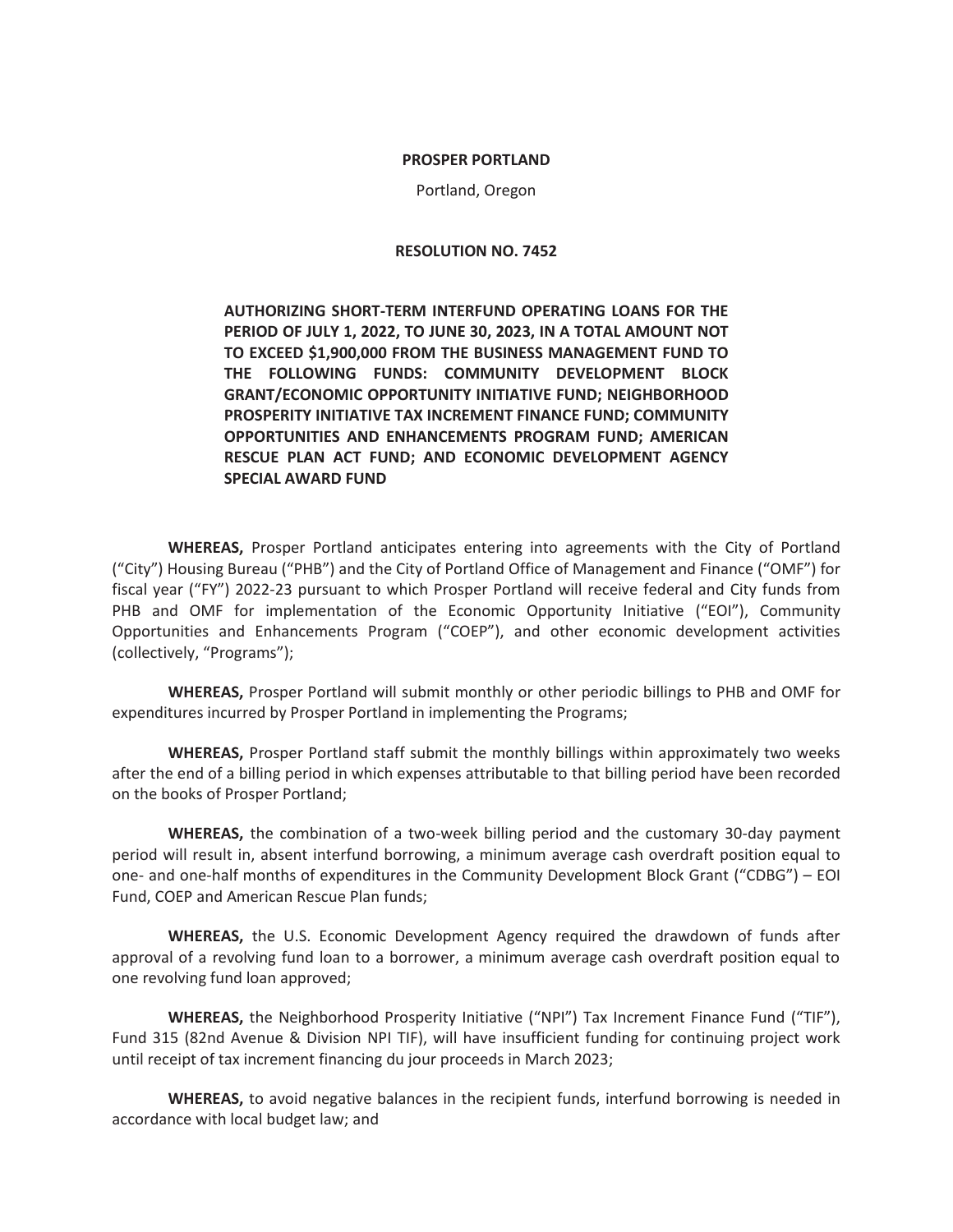**WHEREAS,** Oregon Revised Statutes ("ORS") 294.468 authorizes public agencies to loan money from a fund to another fund of the municipal corporation if the loan is authorized by official resolution or ordinance of the governing body.

**NOW, THEREFORE, BE IT RESOLVED,** that the Prosper Portland Board of Commissioners hereby authorizes, pursuant to ORS 294.468, short-term interfund operating loans ("Interfund Loans") not to exceed \$1,900,000 in aggregate at any one time, from the lender fund identified below in (b) to provide cash, as needed on a temporary basis, to the borrowing funds specified below in (a), in accordance with the following loan terms:

(a) The following funds shall be permitted to borrow cash on a monthly basis, in multiples of \$1,000, in an amount sufficient to prevent a cash overdraft, up to the amount specified per fund, from the funds set forth in (b) below:

CDBG-EOI Fund (Fund 213) up to \$1,500,000 COEP Fund (Fund 220) up to \$300,000 American Rescue Plan Act Fund (Fund 235) \$1,000,000 EDA Special Award Fund (Fund 251) \$200,000 Neighborhood Prosperity Fund up to \$100,000 in the aggregate for the following subfund: 82nd Avenue & Division NPI TIF District (subfund 315)

- (b) Interfund Loans to the above-mentioned funds will be made by the Business Management Fund (fund 520) in an aggregate amount not to exceed \$1,900,000 at any one time to the extent of available cash.
- (c) The Interfund Loans are operating loans to be repaid within the first accounting period after funds are received from the City but in no event later than June 30, 2023. The Interfund Loans shall bear no interest.
- (d) Authorization to extend Interfund Loans under this resolution shall commence July 1, 2022, and expire on June 30, 2023; and

**BE IT FURTHER RESOLVED,** that this resolution shall become effective immediately upon its adoption.

Adopted by the Prosper Portland Commission on

June 7, 2022

Pam Feigenbutz, Recording Secretary

 $\overline{a}$